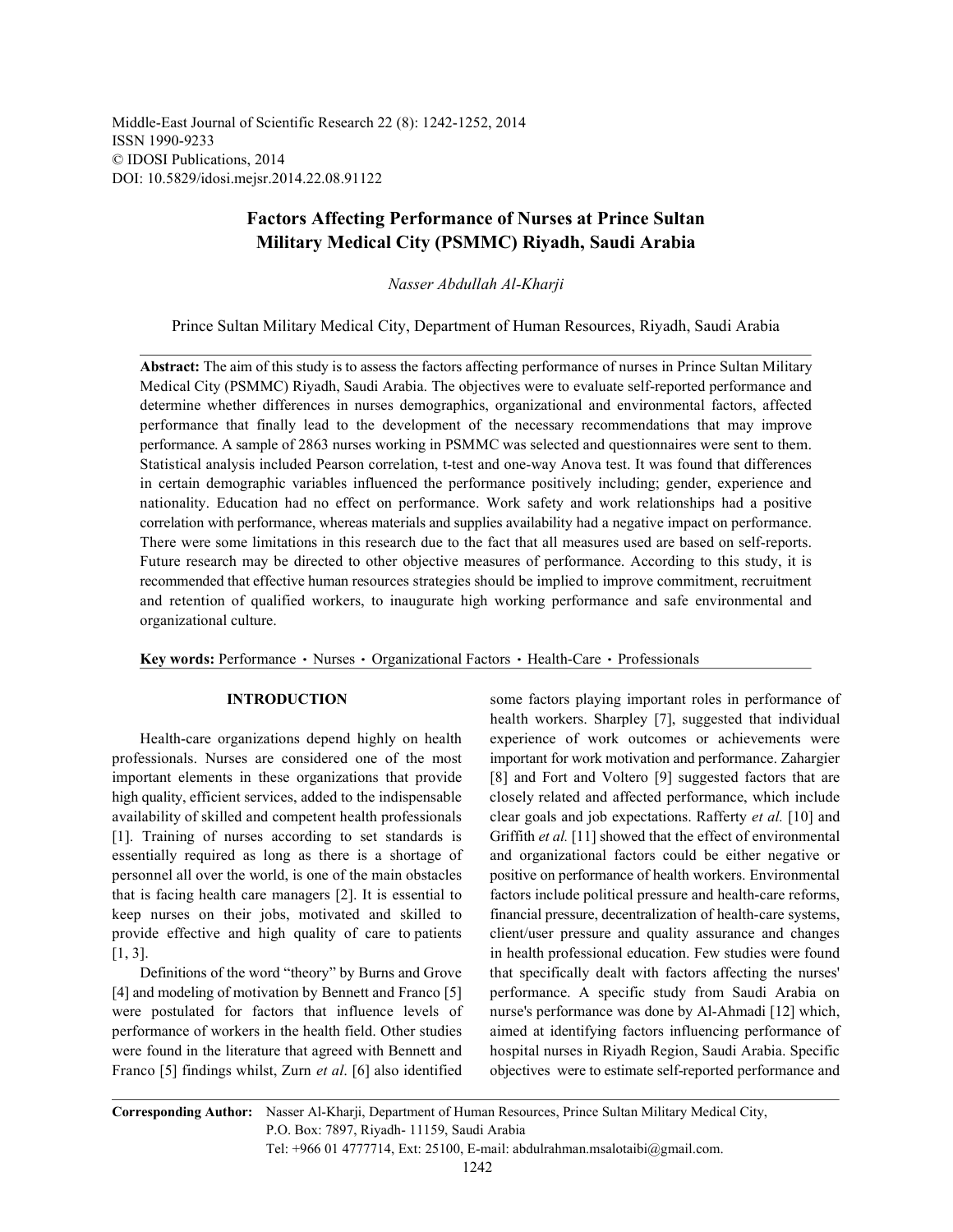job satisfaction and organizational commitment, that affect the performances of nurses that were neither

and retention with respect to Jordanian nurses in public found on factors affecting performance of employees in and private hospitals, in addition to another study [14] on general, specific ones identifying factors influencing nurses' job satisfaction, patients' satisfaction and quality performance of hospital nurses in Riyadh armed forces of nursing care in a Jordanian educational hospital. It was hospital are demanding, to determine whether differences found out that nurses were 'neither satisfied nor in nurses demographic, environmental and organizational dissatisfied' in their jobs, nurses who work in wards factors, do influence performance, specifically reflecting reported a slightly better job satisfaction than nurses who working conditions, organizational support, quality of work in critical care units whilst, patients were work and managerial support. 'moderately' satisfied. AbuAlrub [15] investigated the effect of job related stress on job performance and the **MATERIALS AND METHODS** effect of social support from co-workers on the stressperformance of hospital nurses in Jordan. He found that **Research Design:** The design used in this study is a nonperceived social support from co-workers enhanced job experimental quantitative descriptive and exploratory performance and decreased the level of reported job survey method. stress. AbuRuz [16] did a comparative study about the This non-experimental survey method is an approach impact of stress on job satisfaction between Jordanian whereby a group of nurses is investigated. This and Saudi nurses and found out that stress negatively descriptive study measures the rates, led by the problem affected health care providers, but this was more statements which guided and directed the exploration of enhanced in case of nurses, due to the changing nature of the subject areas, especially where there is a gap in the the profession. Stress, resulting from internal and external knowledge to problem statements that articulate the sources indicate that it decreases job satisfaction in nature, context and significance of the study problem. nursing, resulting in numerous undesirable consequences. Haag-Heitman [17] examined nurse experts' **Population and Sampling:** The target population for this perceptions of personal and environmental influences on study constituted nurses in Riyadh PSMMC which, their attainment of expert performance finding out that included 2863 nurses. A random sample was not possible organizational incentives, such as financial support, in this study due to administration obstacles that did not satisfied them as employees but were not pivotal to their allow the researcher to get a list of all 2863 nurses in expert development and better using sponsored learning PSMMC. Therefore a convenient sample was collected by activities to enhance learning and their practice distributing 400 questionnaires to all different wards development. Mitchell [18] who explored the relationship through the head of nursing department. between demographic and work environment factors among foreign-trained nurses living and working in Saudi **Sampling Design:** Of the two types of sampling, the non-Arabia and found that when the work environment was probability or non-random selection of subjects was improved, job satisfaction would increase, burnout may chosen. Of the four types of samples (convenient, decrease and tenure may improve whilst the leaders in all snowball, quota and purposive or judgmental) and due to sectors have to be empowered to effect change in the administrative obstacles that did not provide a list of professional nursing work environment. Similar studies nurses, a convenient sample was collected by distributing were done by Krugman [19] described a 5-year study at a 400 questionnaires to all different wards through the head western university teaching hospital. and Sammad [20] of nursing department. presented the findings of the organizational relationship commitment and job satisfaction with job performance. **Instrumentation:** Data collection (gathering information

determine whether differences in employee demographics, This study is concerned with finding out the factors influenced performance. specifically nor intensively investigated, due to lack of Mrayyan [13] comparatively, studied job satisfaction enough studies in literature. Whilst, several studies were

The majority of previous studies were carried out in for this research purposes) was done through an Western contexts and there is a growing concern over appropriate instruments, a structured self-administered whether Western business practices and management questionnaire (a collection of questions based on the theories are appropriate for non-Western settings. subject of interest to be completed by respondents).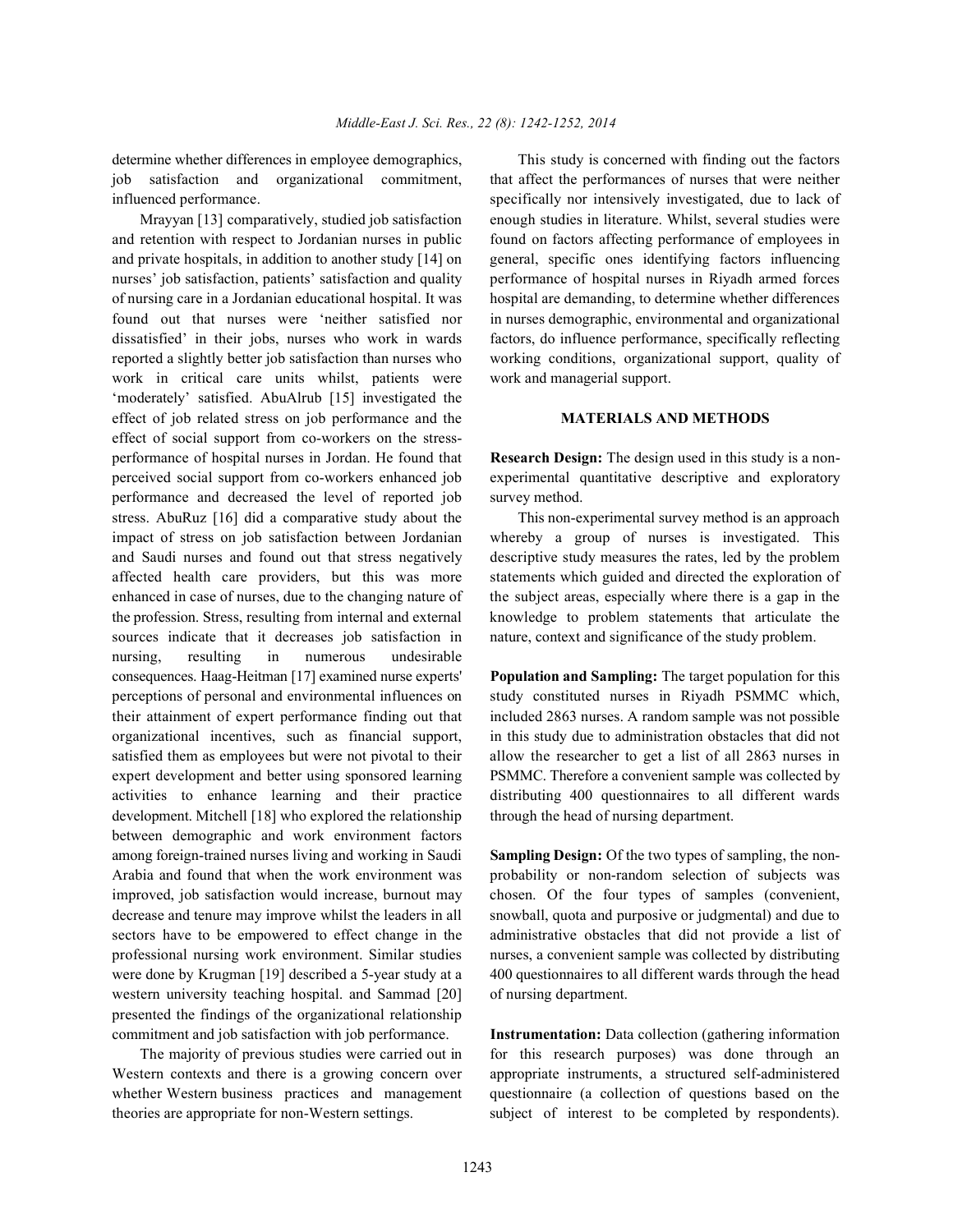Table 1: Criterion for the scales

|                   |           | Weight | Mean                    |
|-------------------|-----------|--------|-------------------------|
| Strongly disagree | Very poor |        | 1 to $\leq$ 1.80        |
| Disagree          | Poor      | 2      | $1.80 \text{ to } 2.60$ |
| Uncertain         | Average   | 3      | 2.60 to $<$ 3.40        |
| Agree             | Good      | 4      | 3.40 to 4.20            |
| Strongly agree    | Very good | 5      | $4.20 \text{ to } 5.00$ |

It consisted of three sections (Table 1). Section A, included demographic information items, section B included 12 items in regard to self-reported performance and section C consisted of 26 items reflecting dimensions of environmental and organizational factors.

The questionnaire was used in this study because it was the simplest and least expensive method of obtaining information from large numbers of subjects. Though, the disadvantage is that questionnaires depend on personal reporting and therefore may be biased or inaccurate.

**Questionnaire Design:** After completion of the literature review, the questionnaire was developed for the study. The general aim of questionnaire was to identify perceptions of nurses on factors that affect their performance. The design of the structured questionnaire was guided by the objectives and the literature review.

**Section A:** Asked the respondent for personal data with regard to age, gender nursing qualification, years being registered nurse and nationality.

**Section B:** Required participants to grade their performance based on response alternatives of very poor, poor, average, good and very good.

Section C: Questions 1 to 26 required participants to indicate their agreement with stated items based on Likertscale (strongly disagree, disagree, uncertain, agree and strongly agree), with the significance levels:.

\*\* Significant at level 0.01 \* significant at level 0.05

The item-total correlation coefficients of the scale items were statistically significant at the same previous levels, indicating an internal consistency between the items in each scale and the total items included and reliability of the tool scale was confirmed by using the Table of Cronbach's Alpha coefficients (0.771 and 0.930) for the scales (Performance appraisal and Environmental and organizational factors) respectively, which are values that were statically accepted.

**Data Collection:** 400 questionnaires were distributed on 12 Jan 2010 through the head of nursing department. 219 were received, with a response rate is 54.5%. 201 were considered complete and 7 questionnaires were excluded from the study and considered incomplete.

**Data Analysis:** Of the 400 questionnaires distributed, 219 were returned by the respondents. 18 were excluded from the study as respondents responded wrongly to question number 13. The final valid questionnaires were 201 questionnaires. The data gathered were coded and entered into the computer through the statistical package (Version SPSS 17). To achieve the study objectives, the researcher used frequencies, percentages, means and standard deviations for the participants' responses and the results was represented by tables and figures.

**Criterion for the Scales:** The items on all scales were given an equal weights according to Likert scale of the five degrees as follows: the highest grade given 5 degrees, the lowest grade given one degree, the degrees sorted in descending order (1,2,3,4,5). The range was calculated for the scale where the range  $= 5-1= 4$ , by dividing the range by number of categories (5) resulted  $4/5$ = 0.80 which the length of each category of the five scales, then the length of the category is added to the lowest grade of the scale which is the number (1). So the first category is produced to be  $(1 - 1.80)$ . by adding the length of the highest limit for the category to produce the second category. So on for the rest of the categories and so we get the following criterion for purposes of analyzing the results:

So we can specify the agreeing degree to any item through computing the arithmetic mean as follow:

| If the mean value range between 4.20 -5.00 represent  |  |  |  |  |  |
|-------------------------------------------------------|--|--|--|--|--|
| (Strongly agree)                                      |  |  |  |  |  |
| $3.40 - 4.20$<br>If the mean value range between      |  |  |  |  |  |
| represent (Agree)                                     |  |  |  |  |  |
| $2.61 - 3.40$<br>If the mean value range between      |  |  |  |  |  |
| represent (Uncertain)                                 |  |  |  |  |  |
| If the mean value range between $1.80 - 2.60$         |  |  |  |  |  |
| represent (Disagree,                                  |  |  |  |  |  |
| If the mean value range between $1.00 - 1.80$         |  |  |  |  |  |
| represent (Strongly disagree)                         |  |  |  |  |  |
| According to the objectives and questions of the      |  |  |  |  |  |
| study the following statistical procedures were used: |  |  |  |  |  |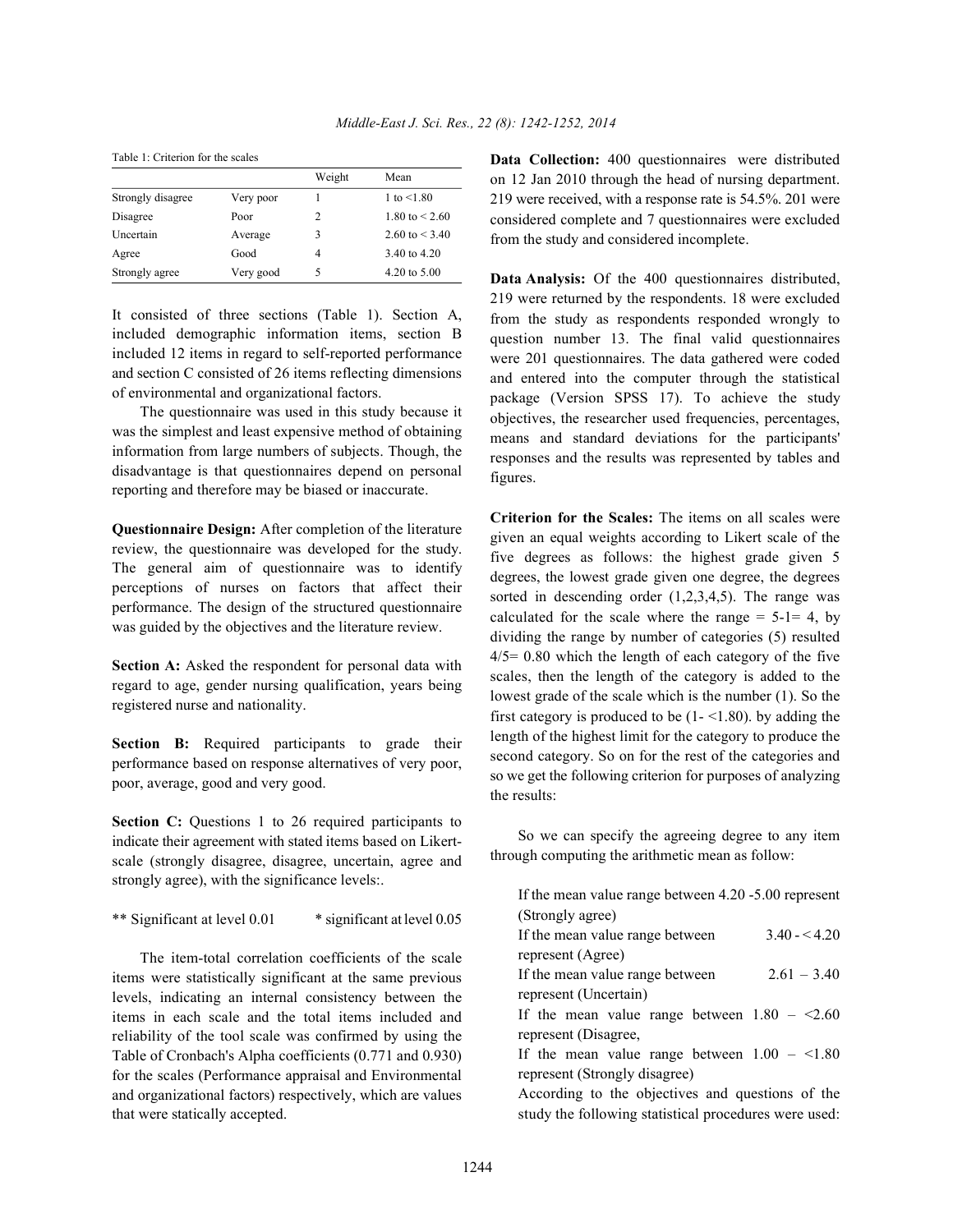- 
- 
- sample responses towards the items of the scales and years. for ranking the items in the point of view of the With respect to gender, it exposed that the nurse
- 
- 
- 
- performance. degree.

respondents were provided from Section A in the experience, while 52 (25.9%) had 5 years or less of questionnaire, as shown in Table 2. experience.

Frequencies and percentages for description of It showed the age frequency distribution of study sample characteristic and to define their respondents indicated that 76 (37.8%) of the nurses aged responses towards the scale's items included in the 30 years or lower, 70 ( 34.8%) lies in the age group 31 to 40 study tool. years, while 55 (27.4%) of them aged 41 years or more. Cronbach's alpha for reliability of the tool Thus almost more than three quarters of the registered Mean and standard deviation to specify the study nurses 146 (72.6%) were between the ages of 31 and 40

sample. population is dominantly female as 156 (77.6%) registered T - test for difference in variables with two levels nurse respondents and 45 (22.4%) are male.

Analysis of Variance (ANOVA) for the significant Qualifications in nurses reflected that nearly differences in the study sample response towards the more than half of registered nurses 127 (63.2%) had scales according to demographic data with more than the BSc of nursing or midwifery as their highest two levels. qualification, 51 (25.4%) had a diploma in nursing or LSD test in case if differences occur. midwifery, 17 (8.5%) holding postgraduate/ diploma in Person correlation for factors correlation with nursing or midwifery, while 6 (3.0%) having master's

**RESULTS** indicated their experience at work. The results revealed **Demographic Information:** Personal characteristics of the years of experience, 58 (28.9%) had 5 to 10 years of Nurses length of time they spent as registered nurses that less than half of the nurses 91 (45.3%) exceeded 10

Table 2: Frequency distribution of the study sample according to age, gender, qualification, experience and nationality

| Age group                                     | N <sub>0</sub> | Percent |
|-----------------------------------------------|----------------|---------|
| 30 years or lower                             | 76             | 37.8    |
| $31 - 40$ years                               | 70             | 34.8    |
| 41 years or over                              | 55             | 27.4    |
| Total                                         | 201            | 100.0   |
| Gender                                        | N <sub>0</sub> | Percent |
| Female                                        | 156            | 77.6    |
| Male                                          | 45             | 22.4    |
| Total                                         | 201            | 100.0   |
| Qualification                                 | N <sub>0</sub> | Percent |
| Diploma in nursing or midwifery.              | 51             | 25.4    |
| BSc nursing or midwifery.                     | 127            | 63.2    |
| Postgraduate/ diploma in nursing or midwifery | 17             | 8.5     |
| Master's degree                               | 6              | 3.0     |
| Total                                         | 201            | 100.0   |
| Experience (years of being a registered)      | N <sub>0</sub> | Percent |
| 5 years or less                               | 52             | 25.9    |
| $5 - 10$ years                                | 58             | 28.9    |
| More than 10 years                            | 91             | 45.3    |
| Total                                         | 201            | 100.0   |
| Nationality                                   | N <sub>0</sub> | Percent |
| Saudi                                         | 19             | 9.5     |
| Non-Saudi                                     | 182            | 90.5    |
| Total                                         | 201            | 100.0   |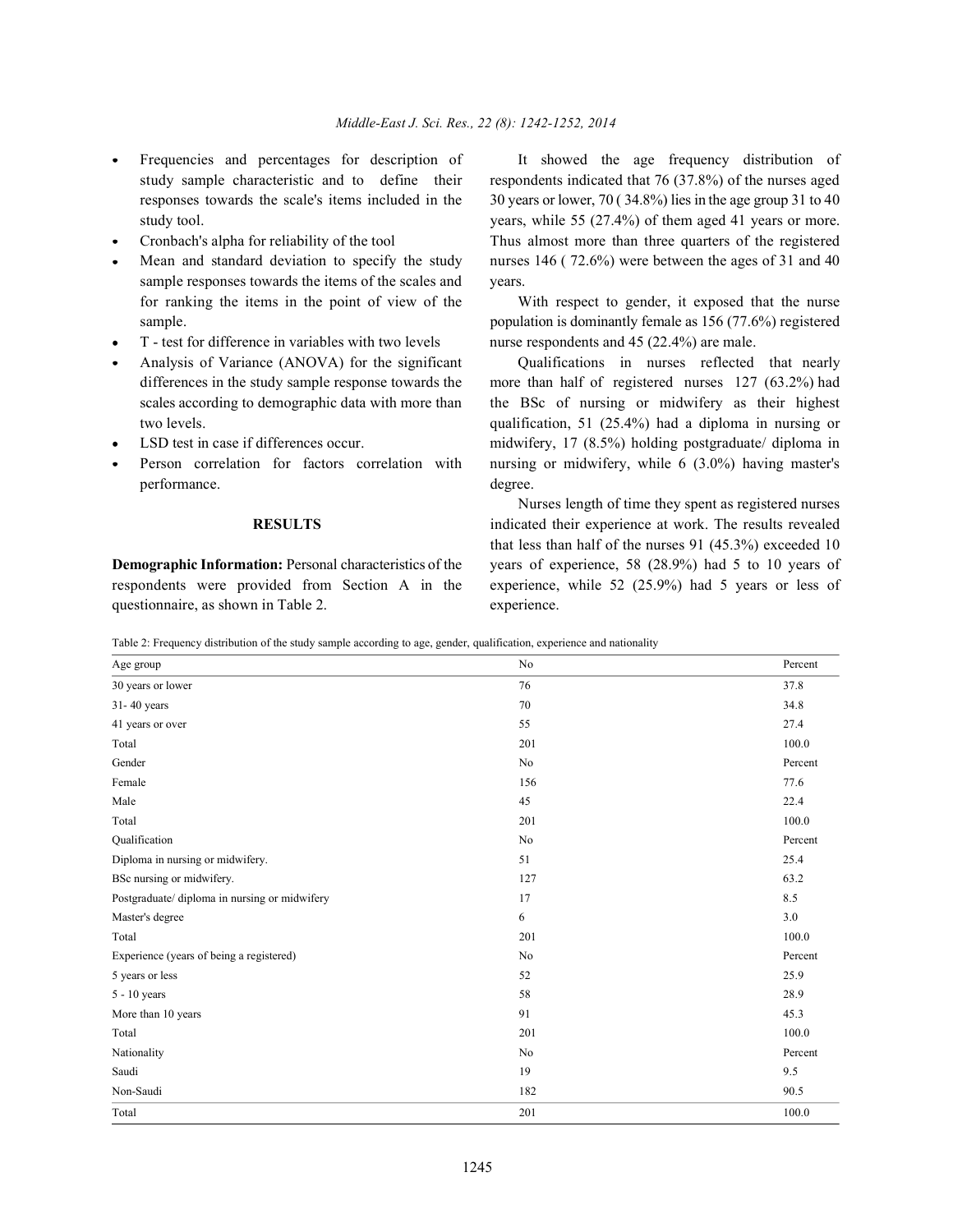|                   |                                                        |                          |               | Very poor Poor |               | Average        |               | Good |               |     | Very good     |         |                   |      |
|-------------------|--------------------------------------------------------|--------------------------|---------------|----------------|---------------|----------------|---------------|------|---------------|-----|---------------|---------|-------------------|------|
|                   |                                                        |                          |               |                |               |                |               |      |               |     |               |         |                   |      |
| <b>Statements</b> |                                                        | No.                      | $\frac{0}{0}$ | No.            | $\frac{0}{0}$ | N <sub>0</sub> | $\frac{0}{0}$ | No   | $\frac{0}{0}$ | No. | $\frac{0}{0}$ | Mean SD |                   | Rank |
|                   | Attendance and punctuality                             | 6                        | 3.0           | $\mathcal{D}$  | 1.0           | 10             | 5.0           | 55   | 27.4          | 128 | 63.7          | 4.48    | 0.88              |      |
|                   | Improving your personal skills                         |                          | .5            | 4              | 2.0           | 11             | 5.5           | 101  | 50.2          | 84  | 41.8          | 4.31    | $0.71\;5$         |      |
| 3                 | Relationship with patients                             |                          |               | $\overline{c}$ | 0.1           | 12             | 6.0           | 86   | 42.8          | 100 | 49.8          | 4.40    | 0.69.3            |      |
| 4                 | Relationship with superiors                            |                          | .5            | 3              | 1.5           | 15             | 7.5           | 87   | 43.3          | 95  | 47.3          | 4.35    | $0.73 \; 4$       |      |
| 5                 | Relationship with colleagues                           |                          | .5            | $\overline{c}$ | L 0           | 6              | 3.0           | 90   | 44.8          | 102 | 50.7          | 4.44    | 0.652             |      |
| O                 | Improving work methods                                 |                          |               | 4              | 2.0           | 15             | 7.5           | 105  | 52.2          |     | 38.3          | 4.27    | 0.688             |      |
|                   | Quality of work                                        |                          | .5            | 3              | 1.5           | 16             | 8.0           | 100  | 49.8          | -81 | 40.3          | 4.28    | $0.72 \t7$        |      |
| 8                 | Your overall performance as compared to your coworkers | $\overline{\phantom{a}}$ |               | 5              | 2.5           | 22             | 10.9          | 101  | 50.2          | 73  | 36.3          | 4.20    | $0.73 \text{ } 1$ |      |
| 9                 | Clinical competencies                                  |                          |               | 3              | l.5           | 23             | 11.4          | 105  | 52.2          | 70  | 34.8          | 4.20    | $0.70\;10$        |      |
| 10                | Planning of nursing care                               |                          |               | 5              | 2.5           | 17             | 8.5           | 106  | 52.           | 73  | 36.3          | 4.23    | 0.719             |      |
| 11                | Assessment of patient.                                 |                          | 1.0           |                | .5            | 14             | 7.0           | 101  | 50.2          | -83 | 41.3          | 4.30    | $0.71\;6$         |      |
|                   | Total mean                                             | 4.32                     | 0.55          |                |               |                |               |      |               |     |               |         |                   |      |

## *Middle-East J. Sci. Res., 22 (8): 1242-1252, 2014*

Table 4: Nurses responses on items related to environmental and organizational factors

|    |                                                                                               |              | Strongly             |    |           |                |               |                |                |                |      |      |           |                |
|----|-----------------------------------------------------------------------------------------------|--------------|----------------------|----|-----------|----------------|---------------|----------------|----------------|----------------|------|------|-----------|----------------|
|    |                                                                                               |              | disagree<br>Disagree |    | Uncertain |                | Agree         |                | Strongly agree |                |      |      |           |                |
|    | <b>Statements</b>                                                                             | No           | $\%$                 | No | $\%$      | N <sub>0</sub> | $\frac{0}{0}$ | N <sub>0</sub> | $\frac{0}{0}$  | N <sub>0</sub> | $\%$ | Mean | <b>SD</b> | Rank           |
|    | My work environment is not safe and free from hazards.                                        | 11           | 5.5                  | 39 | 19.4      | 32             | 15.9          | 103            | 51 2           | 16             | 8.0  | 3.37 | 1.06      | 20             |
| 2  | There is Good workplace layout.                                                               |              | 1.5                  | 33 | 16.4      | 46             | 22.9          | 100            | 49 8           | 19             | 9.5  | 3.49 | 0.93      | 13             |
| 3  | Comfortable temperature.                                                                      |              | 4.0                  | 28 | 13.9      | 44             | 21.9          | 109            | 54.2           | 12             | 6.0  | 3.44 | 0.94      | 17             |
| 4  | Necessary instruments are available.                                                          | 11           | 5.5                  | 39 | 19.4      | 48             | 23.9          | 88             | 43.8           | 15             | 7.5  | 3.28 | 1.04      | 22             |
| 5  | Overtime work is acceptable                                                                   |              | 1.0                  | 27 | 13.4      | 44             | 21.9          | 100            | 49.8           | 28             | 13.9 | 3.62 | 0.92      | 10             |
| 6  | Materials and supplies are sufficient                                                         | 19           | 9.5                  | 69 | 34.3      | 43             | 21.4          | 62             | 30.8           | 13             | 6.5  | 2.93 | 1.12      | 25             |
| 7  | Antiseptic hand solution for protection of staff and patients are available.                  |              | 2.0                  | 17 | 8.5       | 29             | 14.4          | 116            | 57.7           | 35             | 17.4 | 3.80 | 0.89      | $\overline{A}$ |
| 8  | Infection control strategy guidelines available.                                              |              | 0.5                  | 14 | 7.0       | 36             | 17.9          | 115            | 57 2           | 35             | 17.4 | 3.84 | 0.81      | 3              |
| 9  | Opportunities exist for a flexible work schedule                                              |              | 0.5                  | 13 | 6.5       | 56             | 279           | 109            | 54 2           | 22             | 10.9 | 3.69 | 0.77      | 6              |
| 10 | The work environment is pleasant, attractive and comfortable                                  | 10           | 5.0                  | 23 | 11.4      | 49             | 24.4          | 98             | 48.8           | 21             | 10.4 | 3.48 | 1.00      | 14             |
| 11 | Care and support of staff in the form of counseling at the workplace is available             | $\theta$     | 0.0                  | 26 | 12.9      | 45             | 22.4          | 114            | 56.7           | 16             | 8.0  | 3.60 | 0.81      | 11             |
| 12 | Praise and recognition is available                                                           | $\mathbf{8}$ | 4.0                  | 27 | 13.4      | 53             | 26.4          | 96             | 47.8           | 17             | 8.5  | 3.43 | 0.96      | 18             |
| 13 | Good relationships with other departments Such as housekeeping and dietary.                   |              | 0.5                  | 8  | 4.0       | 28             | 13.9          | 132            | 65.7           | 32             | 15.9 | 3.93 | 0.71      | $\overline{2}$ |
| 14 | Not being placed in a position of having to do things that are against my nursing judgment    | 2            | 1.0                  | 15 | 7.5       | 53             | 26.4          | 118            | 58.7           | 13             | 6.5  | 3.62 | 0.76      | 8              |
| 15 | Please tick box number 3                                                                      |              | 1.5                  | 11 | 5.5       | 149            | 74.1          | 35             | 17.4           | 3              | 1.5  | 3.12 | 0.58      | 24             |
| 16 | Opportunities for advancement exist                                                           |              | 3.5                  | 12 | 6.0       | 74             | 36.8          | 97             | 483            |                | 0.5  | 3.46 | 0.83      | 15             |
| 17 | The administration listens and responds to employee concerns                                  | 12           | 6.0                  | 23 | 11.4      | 71             | 35.3          | 87             | 43.3           | 8              | 4.0  | 3.28 | 0.93      | 21             |
| 18 | Staff nurses have the opportunity to serve on Hospital and nursing committees.                | 4            | 2.0                  | 12 | 6.0       | 55             | 27.4          | 116            | 57.7           | 14             | 7.0  | 3.62 | 0.79      | 9              |
| 19 | Opportunity to work on a highly specialized unit                                              | 5            | 2.5                  | 18 | 9.0       | 47             | 23.4          | 106            | 52.7           | 25             | 12.4 | 3.64 | 0.90      |                |
| 20 | There are clear Standardized policies, procedures and ways to do things of doing              |              | 0.5                  | 9  | 4.5       | 29             | 14.4          | 123            | 61 2           | 39             | 19.4 | 3.95 | 0.75      |                |
| 21 | Supervisors use mistakes as learning opportunities, not criticism                             | 8            | 40                   | 18 | 9.0       | 46             | 22.9          | 114            | 56.7           | 15             | 7.5  | 3.55 | 0.90      | 12             |
| 22 | Enough staff to get the work done                                                             | 12           | 6.0                  | 43 | 21.4      | 54             | 26.9          | 83             | 41.3           | 9              | 4.5  | 3.17 | 1.01      | 23             |
| 23 | The chief nursing officer equal in power and authority to other top-level hospital executives | 11           | 5.5                  | 20 | 10.0      | 64             | 31.8          | 90             | 44.8           | 16             | 8.0  | 3.40 | 0.96      | 19             |
| 24 | Enough time and opportunity to discuss with other nurses                                      | 4            | 2.0                  | 25 | 12.4      | 62             | 30.8          | 94             | 46.8           | 16             | 8.0  | 3.46 | 0.88      | 16             |
| 25 | Active TOM program exist                                                                      |              | 1.0                  | 17 | 8.5       | 46             | 22.9          | 110            | 54.7           | 26             | 12.9 | 3.70 | 0.84      | 5              |
|    | Total mean                                                                                    |              | 3 53 0 44            |    |           |                |               |                |                |                |      |      |           |                |

Table 5: One-Way ANOVA showing the differences of performance level according to age group, means and standard deviations and multiple comparisons (LSD)

|                |                   | Performance                   |           |           |
|----------------|-------------------|-------------------------------|-----------|-----------|
| Source         | DF                | Mean Square                   | F         | Sig.      |
| Between Groups | 2                 | 5.816                         | 23.227    | $0.000**$ |
| Within Groups  | 198               | 0.250                         |           |           |
| Total          | 200               |                               |           |           |
|                |                   | Means and standard deviations |           |           |
| Age group      | N                 | Mean                          | <b>SD</b> |           |
|                | 30 years or lower | 76                            | 4.065     | 0.545     |
| $\overline{2}$ | 31-40years        | 70                            | 4.309     | 0.528     |
| 3              | 41 years or over  | 55                            | 4.669     | 0.383     |
|                |                   | Multiple comparisons (LSD)    |           |           |
| Age groups     | Mean Difference   | Sig.                          |           |           |
|                | 31-40years        | 30 years or lower             | 0.24      | $0.004**$ |
| $\overline{2}$ | 41 years or over  | 30 years or lower             | 0.60      | $0.000**$ |
|                |                   | $31-40$ years                 | 0.36      | $0.000**$ |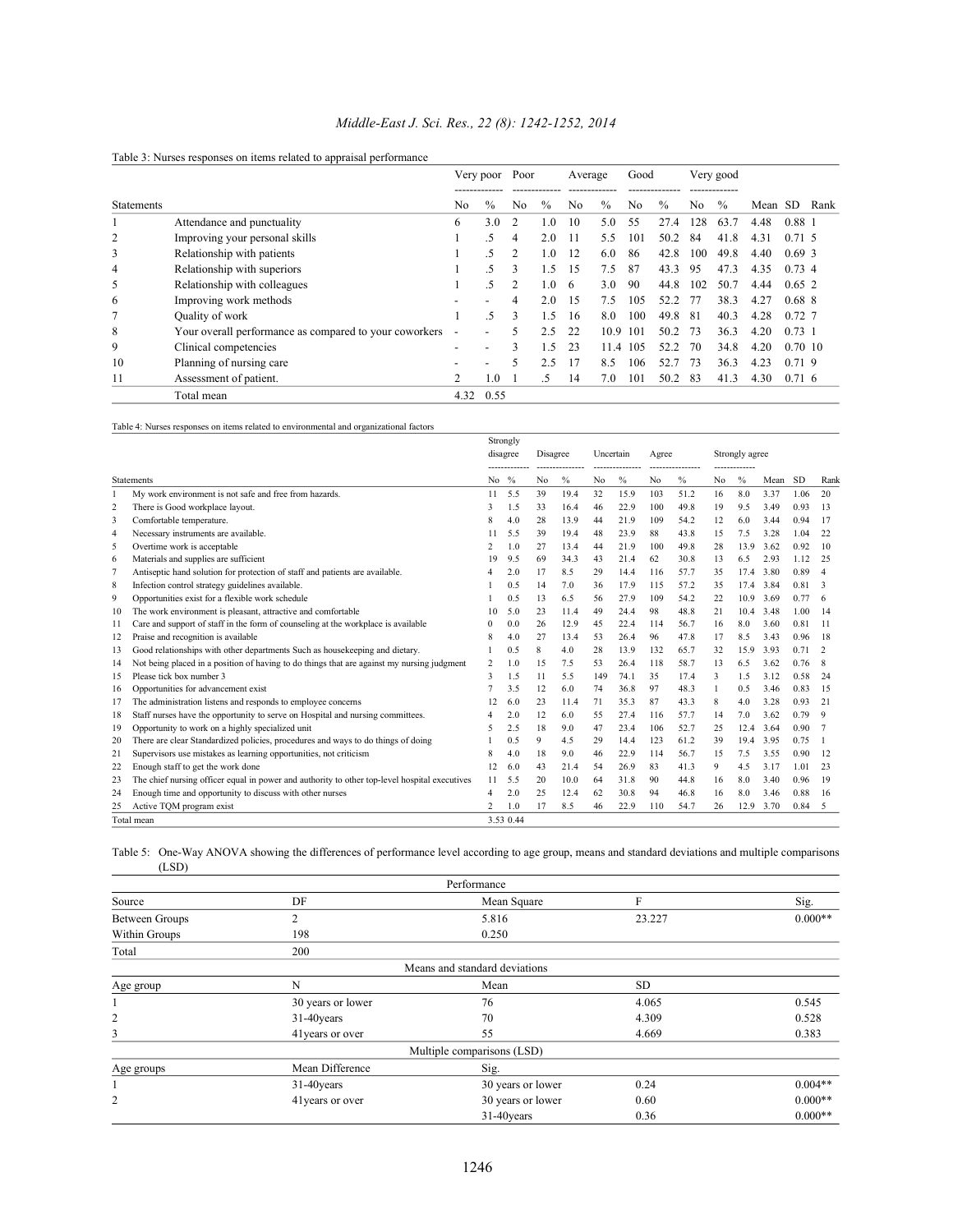registered nurses, 182 (90.5%) were non-Saudi, while 19 Table 5. (9.5%) were Saudi. The results revealed that there is a significant

**Performance:** Table 3 showed the statements of (23.227) and it was statistically significant at level 0.01. (**appraisal performance**) which were sorted as descending When Post-Hoc Multiple comparison LSD (Least according to the mean, the results showed that the significant difference) were conducted, showing the statement which is saying (**attendance and punctuality**) differences between: comes at first class with average (4.48 from 5), while the statement that is saying (**Your overall performance as** • Nurses aged 31 to 40 years and (30 years or lower), **compared to your coworkers**) comes at the end class with the difference trend is in favor of (nurses aged 31 to average (4.20 from 5). As a whole all of aspects related to 40 years) due to the highest mean (4.309). appraisal performance lies in the range of very good  $\bullet$  Nurses aged 41 year and more and (30 years or performance according likert scale and the overall lower, 31 to 40 years) on the hand, the difference performance is (4.32) which indicate a very good trend is in favor of older ones due to the highest performance. mean  $(4.669)$ .

Table 4 shows the statements of (**environmental and organizational factors)** which were sorted **Relation Between Gender and Performance or** descending according to the mean, the results showed **Differences in Performance Level Based on Gender:** that the statement that is saying (**There are clear** Independent samples t- test were done to see the **Standardized policies, procedures and ways to do things** differences in performance according to gender as shown **of doing**) comes at first class with average (3.95 from 5) in Table 6. which represent agree, while the statement that is saying This table revealed that there was a significant (**Materials and supplies are sufficient**) comes at the end difference in performance level between male and female class with average (2.93 from 5) which stand for nurses, where the (*t*) value reached (5.179) at the "uncertain". As a whole all nurses "agreed" to the significance level of 0.01, aspects of environmental and organizational factors (mean =3.53 which stand for "agree") **Relation Between Nurses Qualifications And**

**Differences in Performance Level Based on Age:** (ANOVA) was conducted to test the differences in One way analysis of variance (ANOVA) was performance level based on qualifications, as shown in conducted to test the differences in performance level Table 7.

Nurses nationality revealed that most of the based on age, the following results were obtained in

**Results Related to the Nurses Response Towards Their** with regard to performance level, where (F) value reached difference on nurses responses according to age groups

- 
- 

**Relation Between Age Group and Performance or Based On Qualifications:** One way analysis of variance **Performance Or Differences In Performance Level**

|  |  |  |  |  |  | Table 6: Independent samples t- test to know the differences in performance according to gender |
|--|--|--|--|--|--|-------------------------------------------------------------------------------------------------|
|--|--|--|--|--|--|-------------------------------------------------------------------------------------------------|

|             |     |       | .<br>$\sim$  |             |           |
|-------------|-----|-------|--------------|-------------|-----------|
| Performance |     | Mean  | эL           | l`-value    | 512       |
| Female      | 156 | 4.417 | 175<br>0.475 | 170<br>7.11 | $0.000**$ |
| Male        |     | 3.961 | 0.655        |             |           |

Table 7: One-Way ANOVA showing the differences of performance level according to qualifications with means and standard deviations

|                       |                                               | Performance                   |       |       |
|-----------------------|-----------------------------------------------|-------------------------------|-------|-------|
| Source                | DF                                            | Mean                          |       | Sig.  |
| Between Groups        |                                               | 5.816                         | 2.353 | 0.073 |
| Within Groups<br>197  |                                               | 0.250                         |       |       |
| Total                 | 200                                           |                               |       |       |
|                       |                                               | Means and standard deviations |       |       |
| <b>Qualifications</b> | N                                             | Mean                          | SD.   |       |
|                       | Diploma in nursing or midwifery.              | 51                            | 4.237 | 0.545 |
| $\mathfrak{2}$        | BSc nursing or midwifery.                     | 127                           | 4.361 | 0.517 |
| 3                     | Postgraduate/ diploma in nursing or midwifery | n                             | 4.090 | 0.782 |
| Master's degree<br>4  |                                               | 6                             | 4.651 | 0.351 |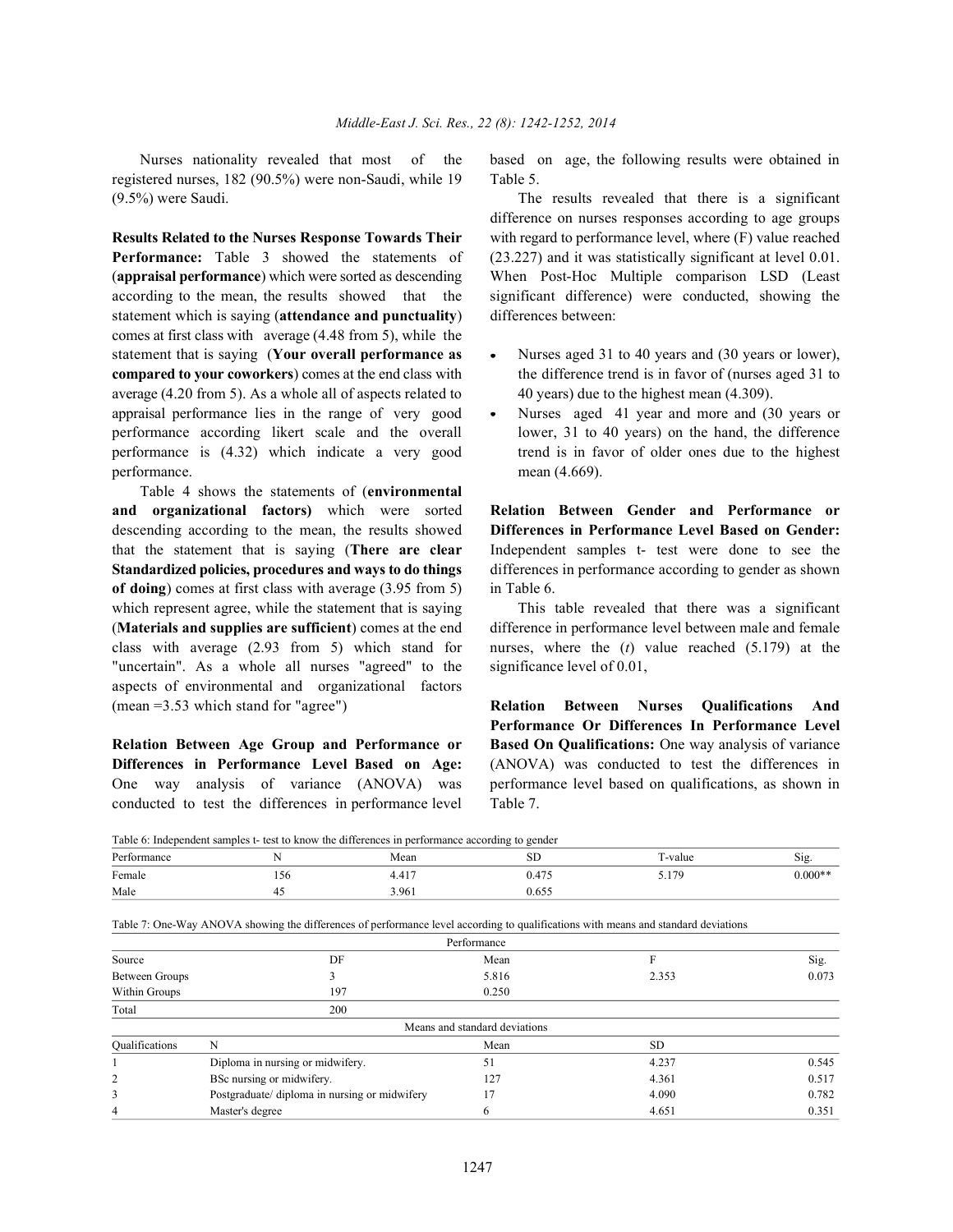# *Middle-East J. Sci. Res., 22 (8): 1242-1252, 2014*

| $\frac{1}{2}$       |                    |                               |                      |           |
|---------------------|--------------------|-------------------------------|----------------------|-----------|
|                     |                    | Performance                   |                      |           |
| Source              | DF                 | Mean                          | $\mathbf{F}$<br>Sig. |           |
| Between Groups      | 2                  | 05.475                        | 21.568               | $0.000**$ |
| Within Groups       | 198                | 0.254                         |                      |           |
| Total               | 200                |                               |                      |           |
|                     |                    | Means and standard deviations |                      |           |
| Years of experience | N                  | Mean                          | <b>SD</b>            |           |
| 1                   | 5 years or less    | 52                            | 4.049                | 0.562     |
| 2                   | $5 - 10$ years     | 58                            | 4.158                | 0.523     |
| 3                   | More than 10 years | 91                            | 4.568                | 0.452     |
|                     |                    | Multiple comparisons (LSD)    |                      |           |
| Years of experience | Mean Difference    | Sig.                          |                      |           |
| 1                   | More than 10 years | 5 years or less               | 0.519                | $0.000**$ |
|                     |                    | $5 - 10$ years                | 0.410                | $0.000**$ |

### Table 8: One-Way ANOVA showing the differences of performance level according to years of experience with means and standard deviations and multiple comparisons (LSD)

Table 9: Independent samples t- test to know the differences in performance according to nationality

| Performance | $\sim$ | Mean  | SD    | T-value      | Sig.      |
|-------------|--------|-------|-------|--------------|-----------|
| Saudi       |        | 3.928 | 0.629 | 2.859<br>- 1 | $0.000**$ |
| Non-Saudi   | 182    | . 356 | 0.530 |              |           |

Table 10: Pearson correlation: between factors and overall performance

|                                                                                               | Performance          |
|-----------------------------------------------------------------------------------------------|----------------------|
| My work environment is not safe and free from hazards.                                        | $-210$ <sup>**</sup> |
| There is Good workplace layout.                                                               | $-0.077 -$           |
| Comfortable temperature.                                                                      | $-.020-$             |
| Necessary instruments are available.                                                          | $-0.052 -$           |
| Overtime work is acceptable                                                                   | 0.112                |
| Materials and supplies are sufficient                                                         | $-.233-$ **          |
| Antiseptic hand solution for protection of staff and patients are available.                  | $-0.037 -$           |
| Infection control strategy guidelines available.                                              | 0.091                |
| Opportunities exist for a flexible work schedule                                              | 0.027                |
| The work environment is pleasant, attractive and comfortable                                  | $-0.077-$            |
| Care and support of staff in the form of counseling at the workplace is available             | $-0.026-$            |
| Praise and recognition is available                                                           | $-0.023-$            |
| Good relationships with other departments Such as housekeeping and dietary.                   | $0.236**$            |
| Not being placed in a position of having to do things that are against my nursing             | 0.024                |
| Opportunities for advancement exist                                                           | 0.073                |
| The administration listens and responds to employee concerns                                  | $-0.115-$            |
| Staff nurses have the opportunity to serve on Hospital and nursing committees.                | $-0.054-$            |
| Opportunity to work on a highly specialized unit                                              | 0.053                |
| There are clear Standardized policies, procedures and ways to do things                       | 0.090                |
| Supervisors use mistakes as learning                                                          | $-0.016-$            |
| Enough staff to get the work done                                                             | $-0.008-$            |
| The chief nursing officer equal in power and authority to other top-level hospital executives | $-0.041-$            |
| Enough time and opportunity to discuss                                                        | 0.000                |
| Active TQM program exist                                                                      | 0.063                |
| $\star$ and $\star$ in the second position                                                    |                      |

\* Correlation is significant at the 0.05 level

\*\* Correlation is significant at the 0.01 level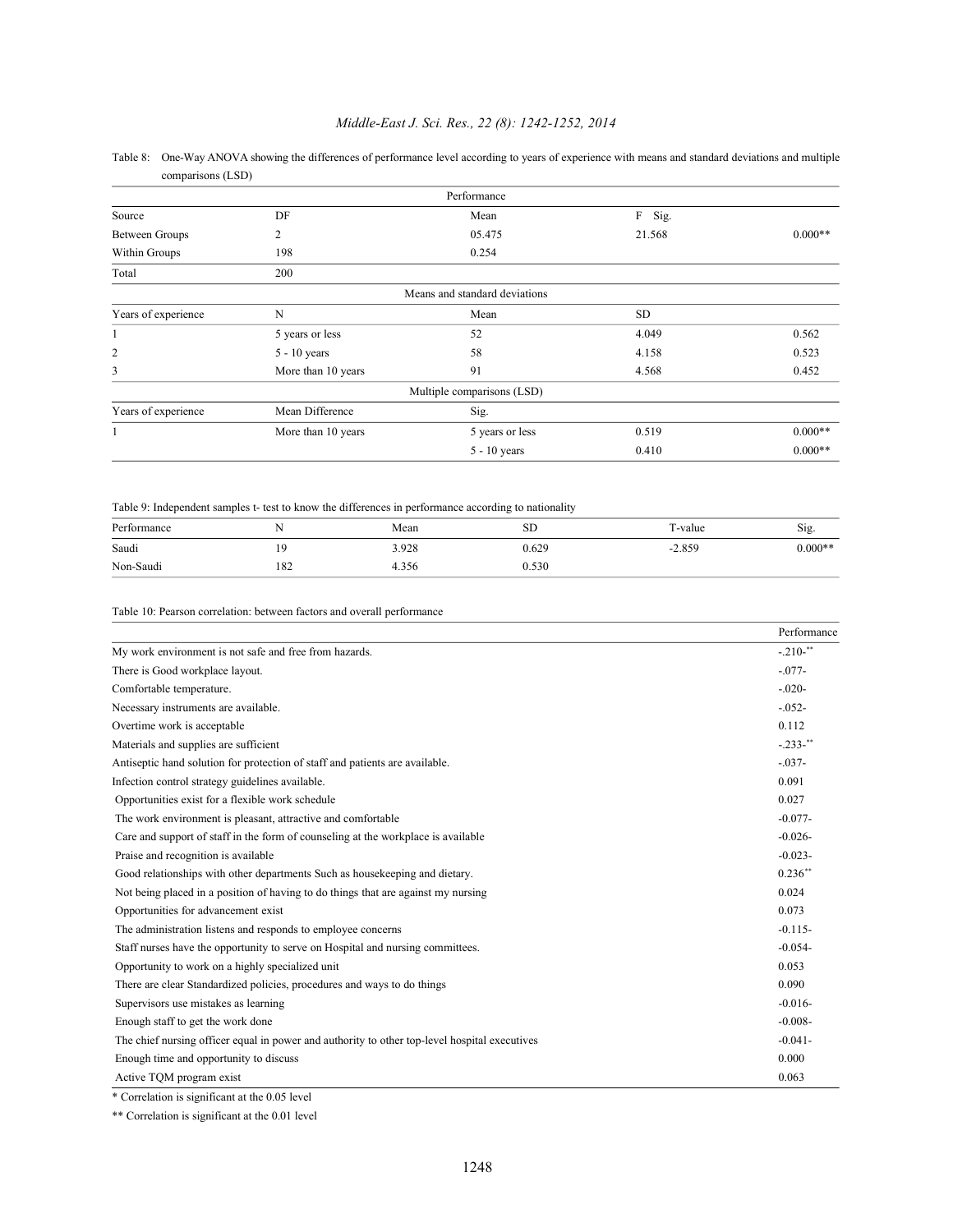difference on nurse responses according to their qualifications with regard to performance level, where (F) value reached (2.353) and it was not statistically significant (P>0.05).

**Relation Between Years Of Being Registered Nurses And Performance Or Differences In Performance Level Based On Experience:** One way analysis of variance (ANOVA) was conducted to test the differences in performance level based on years of being a registered nurse, as shown in Table 8.

The results revealed that there was a significant difference on nurses responses according to years of being a registered nurse, with regard to performance level, where (F) value reached (21.568) and it was statistically significant at level 0.01. When Post-Hoc Multiple comparison LSD (Least significant difference) was conducted, showing the differences between:

Nurses with more than 10 years as registered nurses and (5 years or less, 5 to 10 years) on the other hand, the difference trend is in favor of (nurse with more than 10 years as registered nurses) due to the highest mean (4.568)

**Relation Between Nationality and Performance or Differences in Performance Level Based on Nationality:** Independent samples t- test to see the differences in performance according to nationality as shown in Table 9.

The results revealed that there is a significant difference in performance level between Saudi and Non-Saudi nurses, where the (*t*) value reached (-2.859) at significant level 0.01, the difference trend is in favor of non-Saudi nurses due to the highest mean (Non-Saudi =  $4.356$ ).

**Relation Between the Environmental Factors and** Performance: Pearson correlation coefficients were produced to test the relation between environmental and organizational factors and overall performance:

The results revealed that there is negative statistical relation between (My work environment is not safe and free from hazards), this means that the more my work is safe the more my performance will be. Another correlation was found between (Materials and supplies are sufficient) and performance where the correlation coefficient reached (-0.233) at significant level 0.01 which is negative and reverse which means that when materials and supplies are sufficient lead to low performance.

The results revealed that there was no significant The results also revealed that there is no statistical relation between all the organizational factors and performance, except the relation revealed with the following statement is of (good relationships with other departments such as housekeeping and dietary) and performance, the results revealed that there is positive statistical relation between (good relationships with other departments such as housekeeping and dietary) and performance at significant level 0.01 where the correlation coefficient reached (0.236) which is positive and direct which means that when there is a good relationships with other departments such as housekeeping and dietary lead to high performance.

> **Summary of Results:** Findings of the study revealed that (37.8%) of the nurses aged 30 years or lower, (77.6%) were females, (63.2%) reported having the BSc of nursing or midwifery as their highest certificate, while (3.0%) having master's degree, less than half of the nurses (45.3%) exceeded 10 years of experience, most of the registered nurses (90.5%) are non-Saudi. In regard to the performance level results show an overall performance of very good (4.32). 'Attendance and punctuality' came first in grading with 4.48 whereas nurses 'performance compared to co-workers' was the least in the list with 4.20. In regard to the agreement to the stated environmental and organizational factors, results showed that the overall response was in agreement with "agreed" to the statements with an average of (3.53 out of 5.0). The statement (There are clear Standardized policies, procedures and ways to do things) "came with the best agreement with average mean of (3.95 out of 5.0) ", in the meantime, responses to the statement (Materials and supplies are sufficient) came with the least agreement with the average mean (2.93 out of 5.0) which means "uncertain".

> Significant differences emerged within the study sample.

- With regards to gender differences,, the difference trend is in favor of males nurses.
- Levels of performance were significantly increased in older (nurses aged 31 to 40 years and nurses aged 41 year and more)  $(P<0.01)$ .
- There is no significant difference on nurses  $\bullet$ responses according to their qualifications.
- With regards to years of being a registered nurse,  $\bullet$ differences trend is in favor of nurses with long years as registered nurses.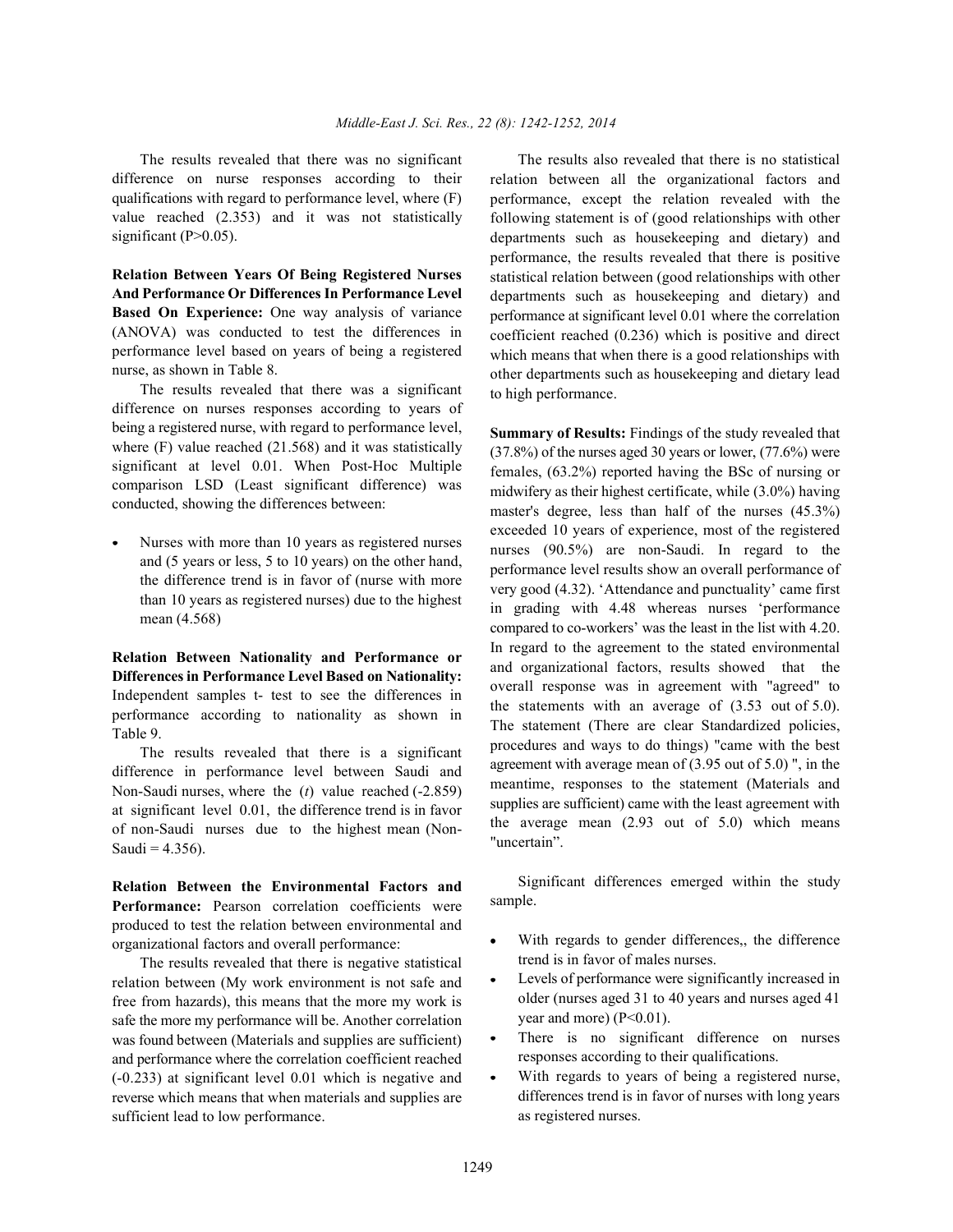- between Saudi and Non-Saudi nurses, in favor of non-Saudi nurses.
- There is a negative statistical correlation between the statement of (My work environment is not safe and free from hazards) and performance  $(-0.233)$  (P<0.05).
- There is a negative statistical relation between (materials and supplies are sufficient) and performance (-0.233) (P<0.05).
- There is no statistical correlation between all the organizational factors and performance, except the factor of good relationships with other departments such as housekeeping and dietary  $(0.236)$  P<0.05).

There is no significant correlation between (environmental factors as a whole, organizational factors as a whole, environmental and organizational factors together) and performance, where the correlation coefficients were (-0.10.7, -0.040, -0.073) respectively.

### **DISCUSSION**

Factors that affected nurse's performance in PSMMC reflected some aspects that emerged from the study, including ranges of the demographic variables, environmental and organizational factors. Female staff represented most of the sample with a high percentage and this is consistent with previous research and the real world where female's nurses constituted most of the nursing population all over the world [21]. With regard to performance there has been significant differences in level of performance in favor of males. This finding is consistent with other research such as the study of Fitzroy [22] who studied the influence of gender on nurses ability, with male nurses more readily gaining respect. They found out that men, delivering high standards of care and compassion, often attracted greater recognition for their efforts, as they were seen to be acting against gender type. Performance was also increased with a significant difference on nurse's responses according to age groups with regard to performance level. The results showed that levels of performance were significantly increased in older group. This result is consistent with earlier studies, that years of experience were found to be strong predictors of job performance, indicating that work experience influences performance [23-25].

With regard to qualification and education, there were no significant differences on nurse performance responses.

There is a significant difference in performance level With regard to nationality there is a significant difference in performance level between Saudi and Non-Saudi nurses, in favor of non-Saudi nurses. This result is contrary with previous research, nationality was found to be a strong predictor of job performance, indicating that national culture has a strong impact on work attitudes [23-25].

> Nurses' responses agreed in overall to the existence of all stated environmental and organizational factors, however uncertainty was identified with one factor which is related to materials and supplies sufficiency. Worth mentioning here, that more than two thirds of the respondents actually disagreed to this statement. This reflects nurse's un-satisfaction with supplies and equipment availability in the hospital. Another moderate agreement was seen with (administration listens and responds to employee concerns) with also average response. This is an indication of the leadership style used in the nursing department and in the hospital as a whole. Previous studies have reported similar moderate responses, such as the one by Al-Homayan *et al*. [29] who found that nurses in public hospitals in the Kingdom of Saudi Arabia demonstrated moderate levels of job performance.

> Results of this study show that (work environment is not safe and free from hazards) the safety of work environment is negatively correlated with nurses performance, indicating that the higher the level of work safety, the higher job performance of nurses. This is consistent to findings by prior researchers that working conditions have a positive influence on job performance [30]. Another finding was in regard to the availability of materials and supplies where it showed negative correlation with nurse's performance, indicating that the less available materials and supplies, the higher the job performance of nurses and this had been reported before [31]. This is contrary to findings by prior researchers that availability of materials and supplies has a positive influence on job performance [30]. We may attempt to explain this negative relationship between availability of materials and supplies and nurses performance due to the fact that shortage of supplies reduce the workload and pressure on nurses, hence will be reflected on their performance level. This is just a speculation that needs further research to investigate causes of the negative correlation between availability of materials and level of performance.

> Finally Results of this study show that the good relationships with other departments such as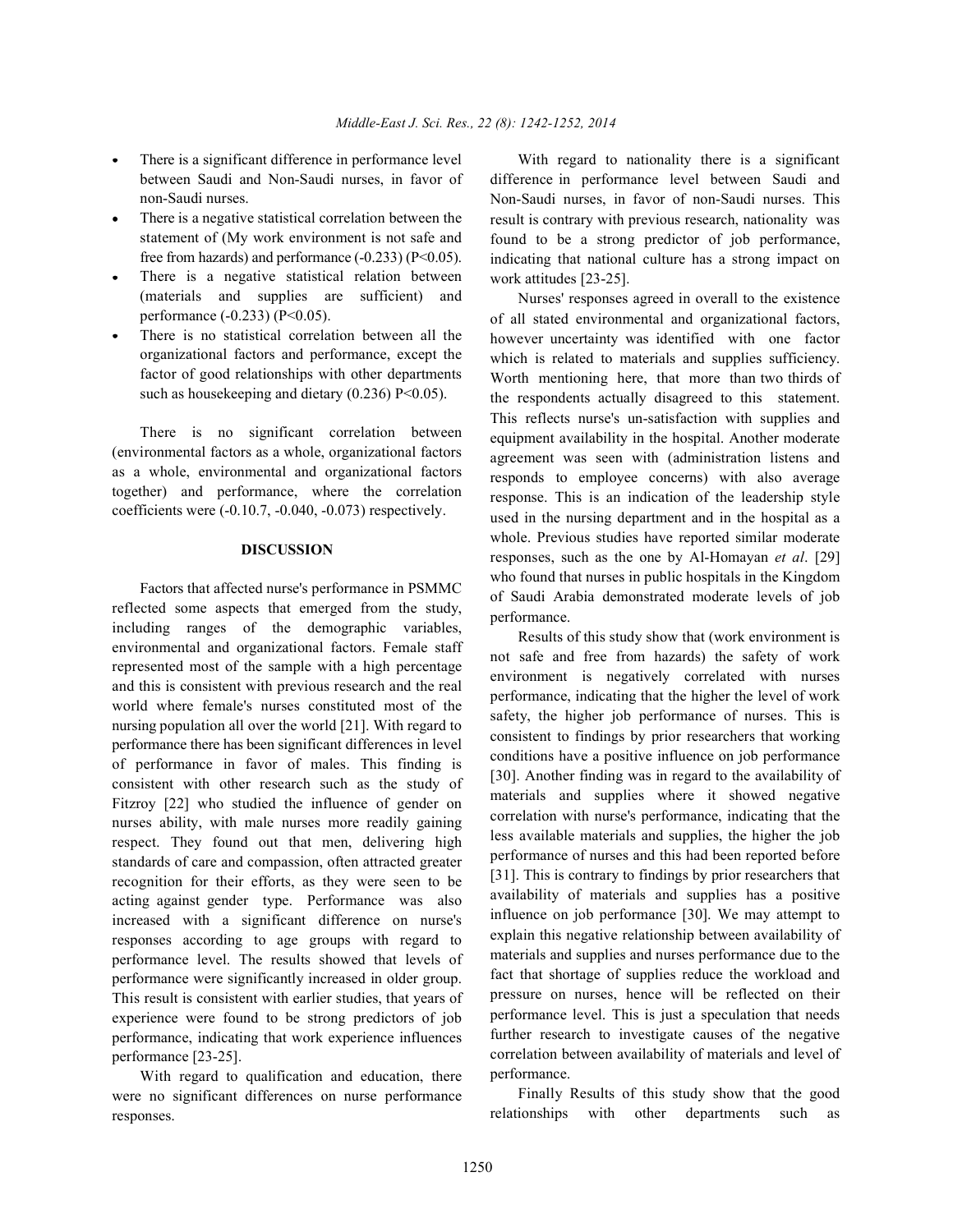housekeeping and dietary has a positive correlation **REFERENCES** with nurses performance. This is consistent with other research [12, 15, 32] where it was found that 1. Hughes, R.G., 2008. Patient Safety and Quality: An performance is influenced by relationships at work, Evidence-Based Handbook for Nurses. Agency for including patient appreciation of nurses, cooperation Healthcare Research and Quality U.S. Department of among staff, as well as physicians' respect towards Health and Human Services. U.S. AHRO Publication, nurses. 08-0043: 1403.

This study results can be used by health 2. Jennings, B., M.A. Baily, M. Bottrell and J. Lynn, organizations who seek improvement of their nursing. 2007. The Hastings Center Garrison, New York, It is important to know that nurses performance pp: 188. improvement depends on proper human resources 3. Martinez, J., 2001. Assessing quality, outcome And management. When recruiting the work force, performance Management. Workshop on Global managers should take in account all personnel Health Workforce Strategy. Annecy, France, 9-12 characteristics that proved to be positively correlated December 2000. World Health Organization, pp: 36. to performance such as years of experience and other 4. Burns, N. and S.K. Grove, 2003. Understanding environmental and organizational factors. Organizations nursing research. 3rd Edition. Philadelphia: W.B. need to focus on factors that contribute to job Saunders Company. http:// books.google.co.uk/ performance. books?hl=ar&lr=&id=77dhcRrc7ToC&oi=fnd&pg=

organizations who look forward to improve their nurse rstanding+nursing+research.+3rd+Edition.+Philade performance. It should be noted by health organizations lphia:+W.B.+Saunders+Company.&ots=iM\_pUXjo managers that performance can be increased by elements 63&sig=kjo8m5RPSlxUncZqNgKJZV5sj\_o&safe=ac other than usual management functions (planning, tive#v=onepage organizing, control), it can be increased also by improving 5. Bennett, S. and L.M. Franco, 1999. Public sector human resources aspects such as recruitment and health worker motivation and health sector reform: A focusing on motivation and relationships among different conceptual framework. Major Applied Research 5, departments. Hospital management should also be Technical Paper 1. Maryland, Partnerships for Health committed to improve work environment safety. Health Reform Project, Abt Associates Inc. organizations need to focus on factors that contribute to 6. Zurn, P., C. Dolea and B. Stilwell, 2004. Nurse better working conditions and organizational commitment retention and recruitment: developing a motivated of nurses as they constitute the largest group of workforce. The Global Nursing Review Initiative. professionals in directing the hospital. Creating a positive Issue 4. Geneva: International Council of Nurses. organizational culture and better work environment would 7. Sharpley, D., 2002. Perceptions, motivation and eventually enhance motivation and performance. Making performance. DSA Business Psychology. www.dsasure that enough staff is available not only will enhance int.com. the performance but also will benefit the quality of care of 8. Zahargier, M.S. and N. Balasundaram, 2011. Factors patients. Although the results of this study is important affecting Employees' Performance in Ready-Made and add essential input into the literature, health Garments (RMGs) Sector in Chittagong, managers should note that there are some limitations to Bangladesh. Petroleum-Gas University of Ploiesti this research because all the measures used here were Bulletin,  $63(1)$ :  $9-15$ . based on self-reports, which might have the problem of 9. Fort, A.L. and L.Voltero, 2004. Factors affecting the common method variance and social desirability effects. performance of maternal health care providers in However these limitations should be taken in Armenia. Human Resources for Health 2:8 consideration in future research. doi:10.1186/1478-4491-2-8 http://www.human-

for revising the manuscript. International Council of Nurses.

- 
- 
- 
- The study results can be implied in health PA2&dq=Burns,+N+%26+Grove,+SK,+2003,+Unde
	-
	-
	-
	-
	- resources-health.com/content/2/1/8 2004
- **ACKNOWLEDGMENT** 10. Rafferty, A.M., West, J.E. Maben and D. Robinson, The Author wish to thank the research department Nursing Review Initiative. Issue paper 3. Geneva: 2005. What makes a good employer? The Global